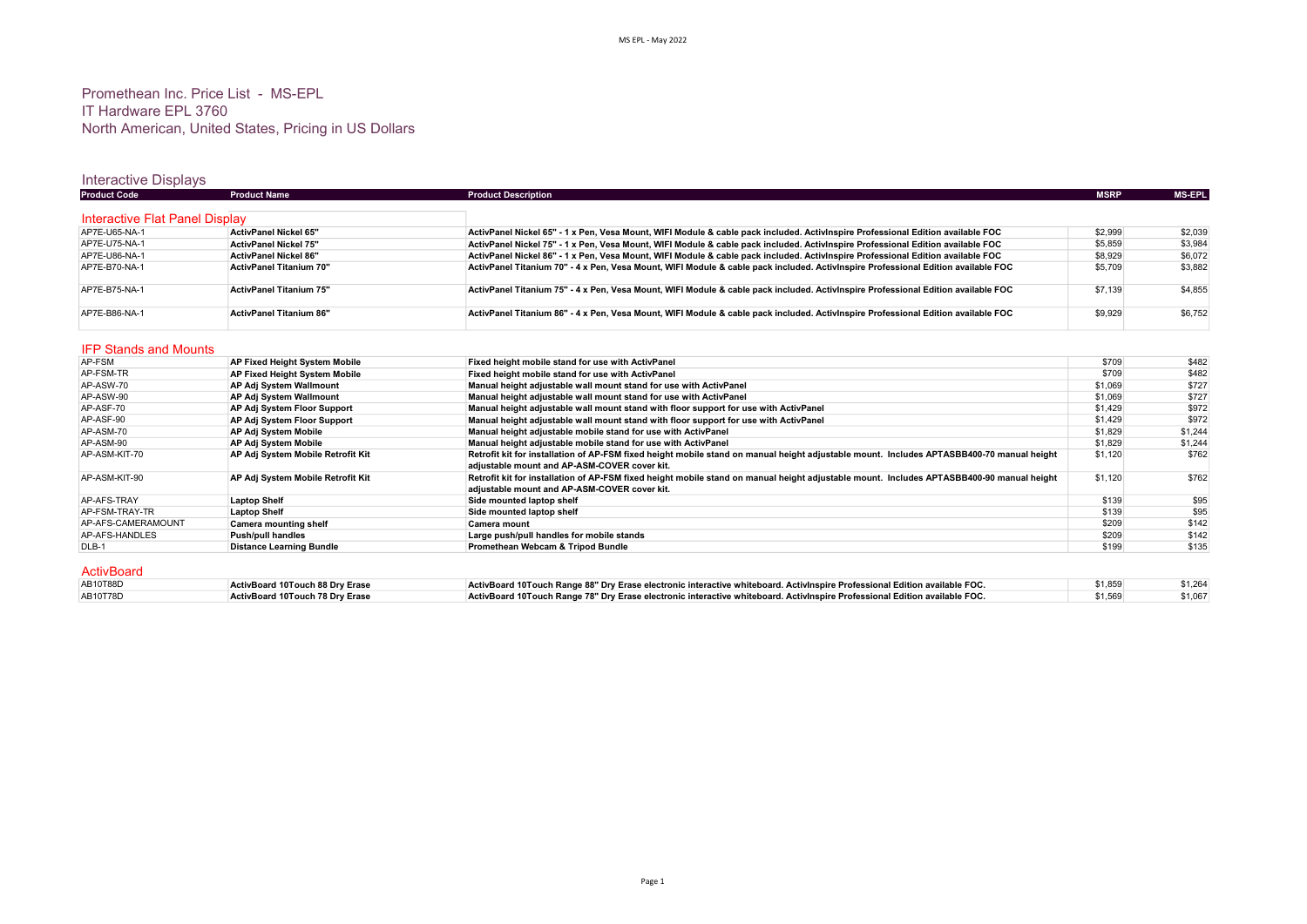| ActivBoard Upgrades & Accessories |                                                         |                                                                                                                                                 |             |               |
|-----------------------------------|---------------------------------------------------------|-------------------------------------------------------------------------------------------------------------------------------------------------|-------------|---------------|
| <b>Product Code</b>               | <b>Product Name</b>                                     | <b>Product Description</b>                                                                                                                      | <b>MSRP</b> | <b>MS-EPL</b> |
|                                   |                                                         |                                                                                                                                                 |             |               |
|                                   | ActivBoard Mount System - Ultra Short Throw Upgrade Kit |                                                                                                                                                 |             |               |
| ABMTSUPG-UST                      | Mount Upgrade Kit - UST                                 | ActivBoard Mount with DLP ultra short throw projector - Wallbox not included. For use with both current and previous versions of 64", 78", 87", | \$2,279     | \$1,550       |

| <b>ActivBoard Upgrades &amp; Accessories</b> |  |
|----------------------------------------------|--|
|                                              |  |

| ActivBoard Projector Upgrade Kit |                                                  |                                                                                                                                  |         |         |
|----------------------------------|--------------------------------------------------|----------------------------------------------------------------------------------------------------------------------------------|---------|---------|
| ABKIT-MSV4-UST2                  | AB Mobile V4 Stand Retrofit Kit UST-P2           | Retrofit kit for installation of UST-P2 projector on V4 (EST) mobile stand. Includes UST-P2 projector and ABMS-UST2              | \$2,859 | \$1,944 |
| ABKIT-AFSV3-UST2                 | AB Fixed-Adiustable V3 Stand Retrofit Kit UST-P2 | Retrofit kit for installation of UST-P2 projector on V3 Fixed and Adjustable stands. Includes UST-P2 projector and UST2-Plate    | \$2,139 | \$1.455 |
| ABKIT-AFSV4-UST2                 | AB Fixed-Adiustable V4 Stand Retrofit Kit UST-P2 | Retrofit kit for installation of UST-P2 projector on V4 Fixed and Adjustable stands. Includes UST-P2 projector and ABAFS-UST-KIT | \$2,209 | \$1,502 |
|                                  |                                                  |                                                                                                                                  |         |         |

88", 95" ActivBoard & ActivWall 88

|  | <b>Audio Enhancement System</b> |  |
|--|---------------------------------|--|
|--|---------------------------------|--|

| ASB-40-3 | ⊺Promethean ActivSoundBar | <b>Promethean ActivSoundBar - For use with current versions of ActivBoard Touch &amp; ActivPanel Range. Mounting brackets included.</b> | 521 | \$149 |
|----------|---------------------------|-----------------------------------------------------------------------------------------------------------------------------------------|-----|-------|

## Interactive Tools

| <b>Product Code</b> | <b>Product Name</b> | <b>Product Description</b> | <b>MSRP</b> | <b>MS-EPLI</b> |
|---------------------|---------------------|----------------------------|-------------|----------------|
|                     |                     |                            |             |                |
| <b>ActivConnect</b> |                     |                            |             |                |

| \$1,49<br>OPS3-5P8R256S<br>Open Pluggable Specification Mini PC (No OS preinstalled) for use with ActivPanels<br>Promethean OPS-M (no OS preinstalled) | CHRM2-CP4R128S    | <b>Promethean Chromebox</b> | <b>Promethean Chromebox</b>                          | \$499   | \$339   |
|--------------------------------------------------------------------------------------------------------------------------------------------------------|-------------------|-----------------------------|------------------------------------------------------|---------|---------|
|                                                                                                                                                        |                   |                             |                                                      |         | \$1,019 |
|                                                                                                                                                        | OPS3-5P8R256S-WIN | OPS-M i5 Win                | Open Pluggable Specification Mini PC with Windows i5 | \$1.709 | \$1.162 |
| \$2.149<br>OPS3-7P16R256S-WIN<br>OPS-M i7 Win<br>Open Pluggable Specification Mini PC with Windows i7                                                  |                   |                             |                                                      |         | \$1.461 |

Notes

\* Pricing applies to 48 contiguous US States only.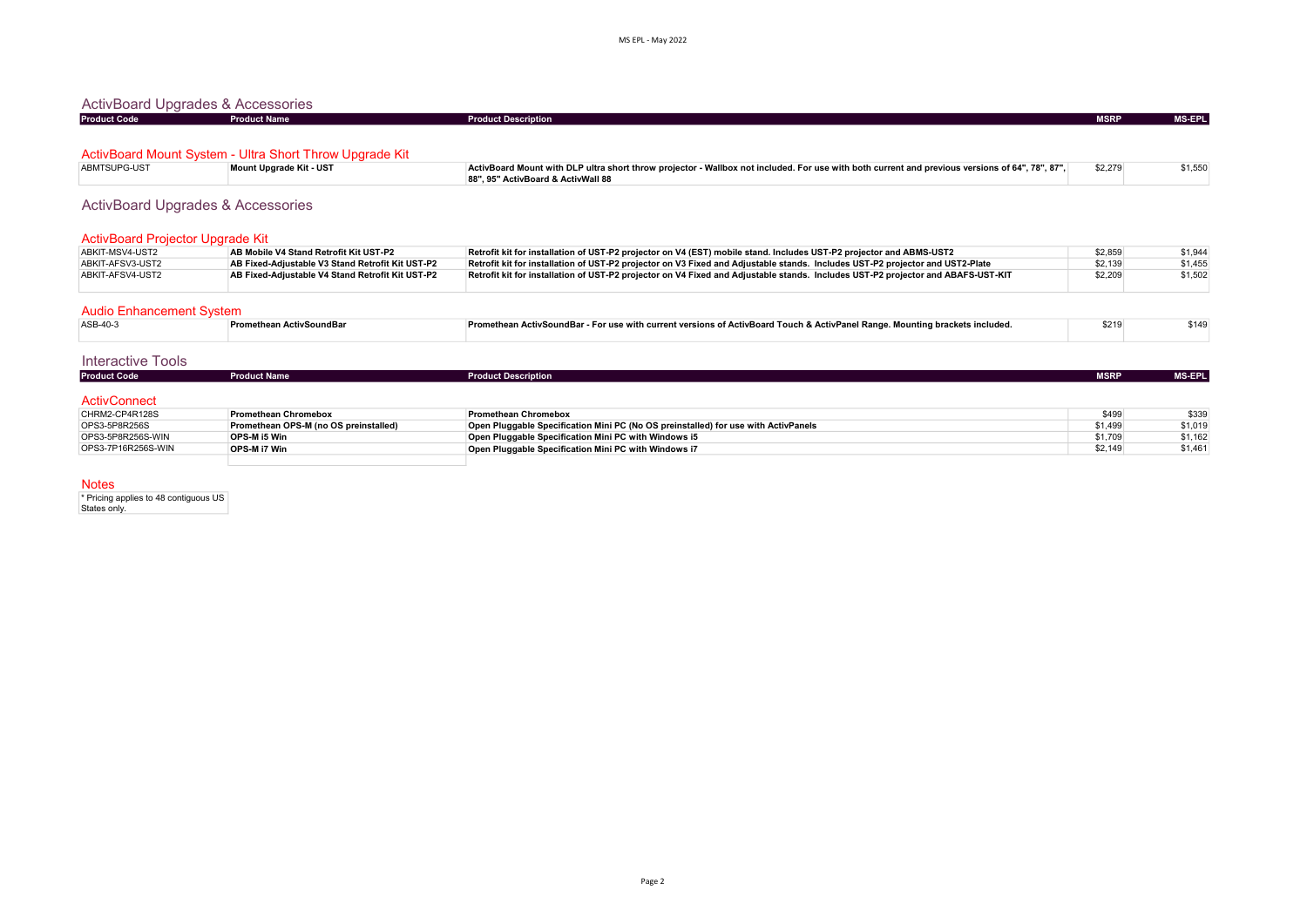## Promethean Academy Professional Development

| <b>Product Code</b> | <b>Product Name</b>          | uct Description                         | <b>MSRP</b> | <b>MS-EPL</b>         |
|---------------------|------------------------------|-----------------------------------------|-------------|-----------------------|
| <b>PROFDEV</b>      | Onsite Face to Face-Full Dav | Onsite Face to Face Training - Full Day | \$2,859     | $A \cap A$<br>⊶−ت,ו ب |
| PROFDEV-VIR         | <b>Virtual Training</b>      | <b>Virtual Training</b>                 | \$709       | 0.401<br>∠ט⊤ע         |

### Radix Device Management

| <b>Product Code</b> | <b>Product Name</b>  | <b>Product Description</b>                          | <b>MSRP</b> | <b>MS-EPL</b> |
|---------------------|----------------------|-----------------------------------------------------|-------------|---------------|
| RADIX-1YR           | Radix 1 Year         | Radix VISO premium device management 1 year License | \$35        | \$24          |
| RADIX-2YR           | <b>Radix 2 Years</b> | Radix VISO premium device management 2 year License | \$64        | \$43          |
| RADIX-3YR           | Radix 3 Years        | Radix VISO premium device management 3 year License | \$89        | \$61          |
| RADIX-4YR           | <b>Radix 4 Years</b> | Radix VISO premium device management 4 year License | \$113       | \$77          |
| RADIX-5YR           | <b>Radix 5 Years</b> | Radix VISO premium device management 5 year License | \$135       | \$92          |

## Promethean ActivCare Support and Warranty

| <b>Product Code</b>               | <b>Product Name</b>                | <b>Product Description</b>                                                                      | <b>MSRP</b> | MS-EPL |
|-----------------------------------|------------------------------------|-------------------------------------------------------------------------------------------------|-------------|--------|
| <b>Advanced Replacement Cover</b> |                                    |                                                                                                 |             |        |
| ABT5YRARC                         | <b>ActivBoard Touch 5 Year ARC</b> | ActivBoard Touch range - Enhancement, Advanced Replacement Cover, 5 Years                       | \$169       | \$115  |
| APL5YRARC                         | ActivPanel (Large) 5 Year ARC      | ActivPanel Large (size 80"+) - Extension, Advanced Replacement Cover, 5 years                   | \$329       | \$224  |
| APM5YRARC                         | ActivPanel (Medium) 5 Year ARC     | ActivPanel Medium (size up to & including 79") - Extension, Advanced Replacement Cover, 5 years | \$219       | \$149  |
| PRJ5YRARC                         | <b>Projector 5 Year ARC</b>        | Projector range - Extension & Enhancement, Advanced Replacement Cover, 5 years                  | \$109       | \$74   |

### Onsite Support

| ABT5YROSS        | <b>ActivBoard Touch 5 Year OSS</b> | ActivBoard Touch range - Enhancement, On Site Support, 5 Years                             | \$429 | \$292 |
|------------------|------------------------------------|--------------------------------------------------------------------------------------------|-------|-------|
| APM5YROSS-B      | ActivPanel-B (Medium) 5 Year OSS   | ActivPanel Medium (for Titanium IFPs up to 80") - Extension, On Site Support, 5 years      | \$359 | \$244 |
| APM5YROSS-U      | ActivPanel-U (Medium) 5 Year OSS   | ActivPanel Medium (for Nickel IFPs up to 80") - Extension. On Site Support, 5 years        | \$359 | \$244 |
| APL5YROSS-B      | ActivPanel-B (Large) 5 Year OSS    | ActivPanel Large (for Titanium IFPs bigger than 80") - Extension, On Site Support, 5 Years | \$539 | \$367 |
| APL5YROSS-U      | ActivPanel-U (Large) 5 Year OSS    | ActivPanel Large (for Nickel IFPs bigger than 80") - Extension, On Site Support, 5 Years   | \$539 | \$367 |
| <b>PRJ5YROSS</b> | Proiector 5 Year OSS               | <b>Projector 5 Year OSS</b>                                                                | \$289 | \$197 |

### Notes

| <sup>1</sup> OSS available in 48 contiguous US |  |  |
|------------------------------------------------|--|--|
| states                                         |  |  |
| Please refer to Warranty at a Glance           |  |  |
| Matrix for applicable countries                |  |  |
|                                                |  |  |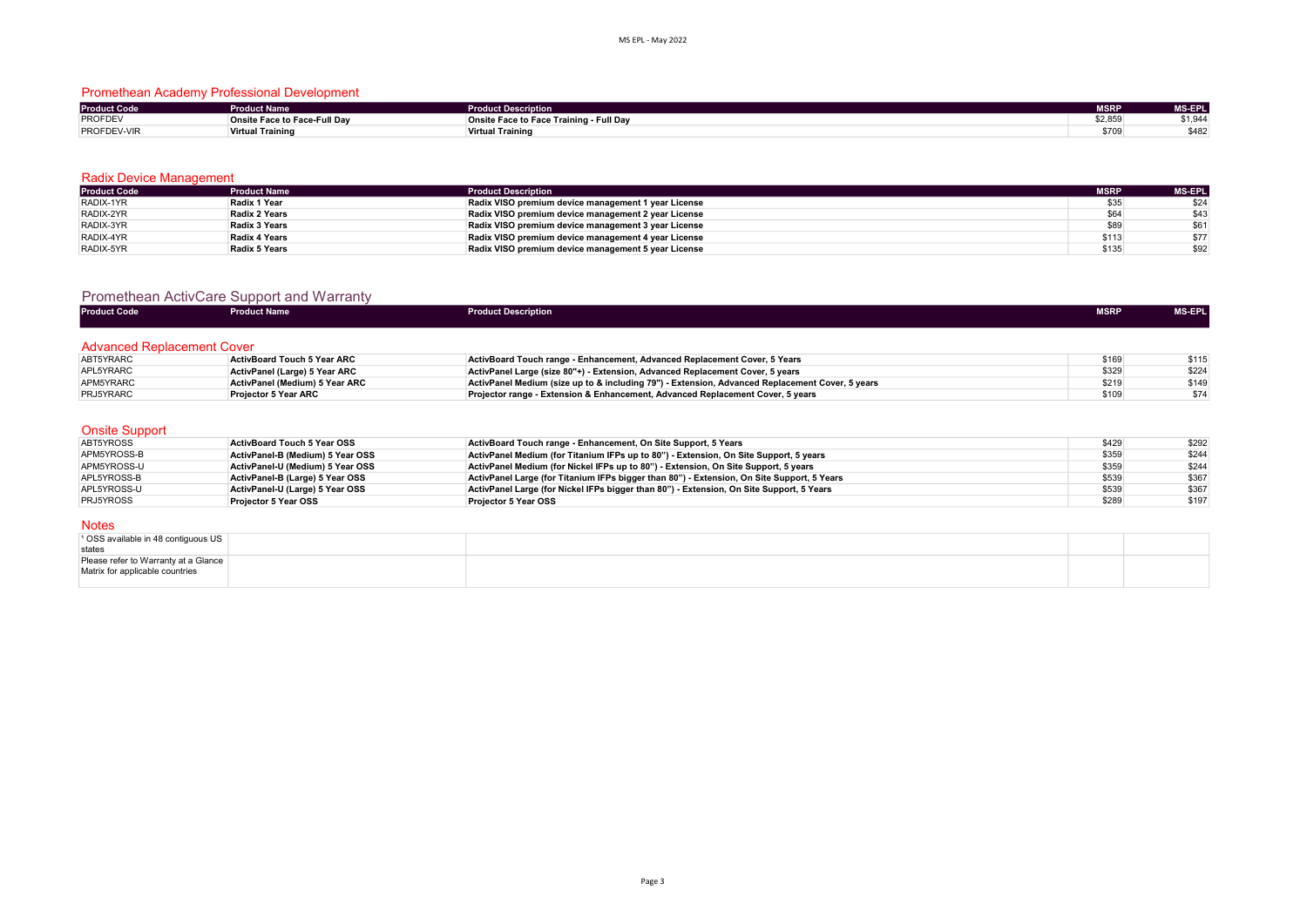### Spares and Peripherals

| <b>Product Code</b>               | <b>Product Name</b>                | <b>Product Description</b>                                      | <b>MSRP</b> | <b>MS-EPL</b> |
|-----------------------------------|------------------------------------|-----------------------------------------------------------------|-------------|---------------|
| <b>Interactive Display Spares</b> |                                    |                                                                 |             |               |
| ACON1-G-REMOTE                    | <b>ActivConnect G-Series</b>       | ActivConnect G-Series collaboration device                      | \$20        | \$14          |
| AP-REMOTE-CONTROL                 | <b>ActivPanel Remote</b>           | Remote control for ActivPanel versions 5-6 & i-Series           | \$12        | \$8           |
| APT2-REMOTE                       | <b>ActivPanel Touch Remote</b>     | Remote control for ActivPanel Touch - For use with versions 1-3 | \$19        | \$13          |
| AP-ACC-HOLDER                     | <b>ActivPanel Accessory Holder</b> | ActivPanel Accessory Holder for AP5/AP6                         | \$9         | \$6           |
| AP-ERASER                         | <b>ActivPanel Eraser</b>           | <b>ActivPanel Eraser for AP5/AP6</b>                            | \$9         | \$6           |
| AP-WIFI-A                         | Wi-Fi Module V7 Nickel & Cobalt    | Wi-Fi Module for ActivPanel V7 Nickel & Cobalt                  | \$56        | \$38          |
| AP-WIFI-BC                        | Wi-Fi Module V7 Titanium           | Wi-Fi Module for ActivPanel V7 Titanium                         | \$70        | \$48          |
| AP7-ERASER-B                      | <b>ActivPanel V7 Eraser</b>        | <b>Eraser for ActivPanel V7 Titanium</b>                        | \$29        | \$20          |

| ASB-40-2-BRKT-KIT               | ASB-40 Upgrade Bracket Kit          | For use with ASB-40 when mounting on an ActivBoard 10T or V5 70" panel. Not required to be purchased seperately for ActivPanel 75"+                                |      | \$5  |
|---------------------------------|-------------------------------------|--------------------------------------------------------------------------------------------------------------------------------------------------------------------|------|------|
| DR-5762064                      | Wall hanging bracket 300/300 Pro    | Wall hanging bracket kit for 300 & 300 Pro Range ActivBoard - Contains 4 brackets                                                                                  | \$19 | \$13 |
| AB10T-ADJ-BRKT                  | <b>AB10T Lower Bracket</b>          | Lower bracket kit (x2 brackets) - needed when upgrading to a 10T board for use with Fixed, Adjustable and Mobile stands - not required to<br>upgrade mount systems |      | \$3  |
| AB-TOUCH-BRKT-KIT               | <b>ActivBoard Touch Bracket Kit</b> | ActivBoard Touch Bracket Kit (Touch Boards Only)                                                                                                                   | \$19 | \$13 |
| Audio Enhancement System Spares |                                     |                                                                                                                                                                    |      |      |

| .          |                              |                                              |      |
|------------|------------------------------|----------------------------------------------|------|
| $ASB-40-R$ | ActivSoundBar Remote Control | ⊟Remote control for Promethean ActivSoundBar | \$10 |

# Spares and Peripherals

| <b>Product Code</b>      | <b>Product Name</b>           | <b>Product Description</b>                                                                                                                                               | <b>MSRP</b> | <b>MS-EPL</b> |
|--------------------------|-------------------------------|--------------------------------------------------------------------------------------------------------------------------------------------------------------------------|-------------|---------------|
| Pens                     |                               |                                                                                                                                                                          |             |               |
| PEN4NIBS2-100            | <b>ActivPen 4 nibs</b>        | Pack of 100 nibs for ActivPen 4 with manufacturing date stamp of 11 October 2010 onwards                                                                                 | \$179       | \$122         |
| PEN4NIBS-100             | <b>ActivPen 4 nibs</b>        | Pack of 100 nibs for ActivPen 4 with manufacturing date stamp of 10 October 2010 or earlier                                                                              | \$179       | \$122         |
| AW-TEACHER-PEN           | <b>AW Teacher Pen</b>         | ActivWall Teacher Pen - For use with all variants of ActivWall                                                                                                           | \$49        | \$33          |
| AW-STUDENT-PEN-1         | <b>AW Student Pen 1</b>       | ActivWall Student Pen - For use with all variants of ActivWall. Performs as the second pen, after the Teacher Pen.                                                       | \$49        | \$33          |
| AW-STUDENT-PEN-2         | <b>AW Student Pen 2</b>       | ActivWall Student Pen - For use with ActivWall 102 & ActivWall 135 as a 3rd pen.                                                                                         | \$49        | \$33          |
| ACTIVPEN4S3-2-BK         | Student ActivPen 50 - 2 Pack  | Student ActivPen 50. Cordless battery-free pen for ActivBoard - For use with 100, 300, 300 Pro & 500 Pro Range                                                           | \$139       | \$95          |
| AW-STUDENT-PEN-3         | AW Student Pen 3              | ActivWall Student Pen - For use with ActivWall 135 as a 4th pen.                                                                                                         | \$49        | \$33          |
| AP-PEN-2                 | <b>ActivBoard Pen</b>         | ActivBoard Digital Pen - For use with ActivBoard 10 Touch Range only                                                                                                     | \$110       | \$75          |
| ACTIVPEN4T3-2-BK         | Teacher ActivPen 50 - 2 Pack  | Teacher ActivPen 50. Cordless battery-free pen for ActivBoard - For use with 100, 300, 300 Pro & 500 Pro Range                                                           | \$109       | \$74          |
| ACTIVPEN4T3-10           | Teacher ActivPen 50 - 10 Pack | Teacher ActivPen 50. Cordless battery-free pen for ActivBoard - For use with 100, 300, 300 Pro & 500 Pro Range                                                           | \$419       | \$285         |
| PEN3NIBS-100             | <b>ActivPen 3 nibs</b>        | Pack of 100 nibs for ActivPen 3                                                                                                                                          | \$39        | \$27          |
| ARAAC2PENSET             | ActivArena spare pen set      | ActivArena Spare pen set. Cordless battery-free pen for ActivBoard - Set comprises 1 teacher & 1 student ActivArena Pen. For use with<br>previous versions of ActivBoard | \$89        | \$61          |
| <b>ActivBoard Cables</b> |                               |                                                                                                                                                                          |             |               |
| $CR$ <sub>5883067</sub>  | <b>IICD Cobin 2 Motro</b>     | 3 motro USB cable. For use with 100, 200, 200 Bro 8, 500 Bro Range ActivRoard 8, ActivRangle                                                                             | ¢Q.         | CR            |

| CB-5883067                | USB Cable - 3 Metre           | 3 metre USB cable - For use with 100, 300, 300 Pro & 500 Pro Range ActivBoard & ActivPanels |      |
|---------------------------|-------------------------------|---------------------------------------------------------------------------------------------|------|
| AB-TOUCH-5M-USB-CABLE     | ActivBoard Touch 5m USB Cable | ActivBoard Touch 5m USB Cable (Touch Boards Only)                                           | \$27 |
|                           |                               |                                                                                             |      |
| <b>Power Supply Units</b> |                               |                                                                                             |      |

| PSU-DUAL-MODE-ABOARD                                      | US PSU - 500 Pro Range    | Power supply unit for 500 Range ActivBoard                  |      | \$27 |
|-----------------------------------------------------------|---------------------------|-------------------------------------------------------------|------|------|
| ACON1-G-PSU-KIT                                           | <b>ActivConnect-G PSU</b> | Power supply for ActivConnect G-Series collaboration device |      |      |
| <b>PRM-CHROMEBOX-CB-MAINS-US Mains Cable Chromebox US</b> |                           | 1 Metre Mains Cable for Chromebox - US                      | \$29 |      |
|                                                           |                           |                                                             |      |      |